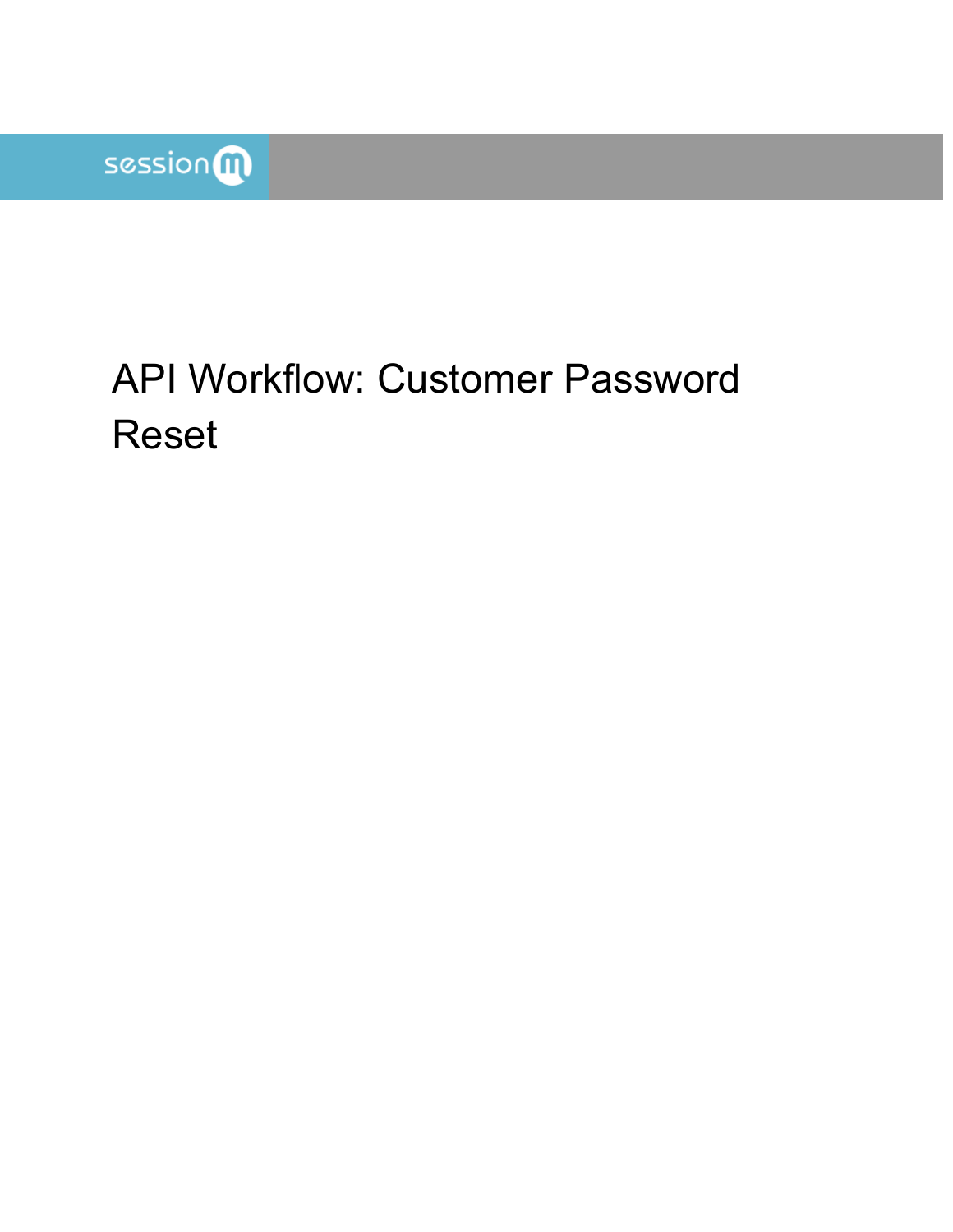### Table of Contents

**[Summary](#page-2-0)** 

Use [Cases](#page-2-1)

**Data [Configuration](#page-2-2) Prerequisites** 

#### **[Step](#page-3-0) by Step**

Step 1: Lookup the [Customer](#page-4-0) by Email

Step 2: Request an ID Token to be Used in the Reset [Password](#page-5-0) Email

Step 3: Send Reset [Password](#page-6-0) Email to the Customer

Step 4: Determine if the Customer has [Responded](#page-6-1) to the Email

Step 5: Change the [Customer](#page-6-2) Password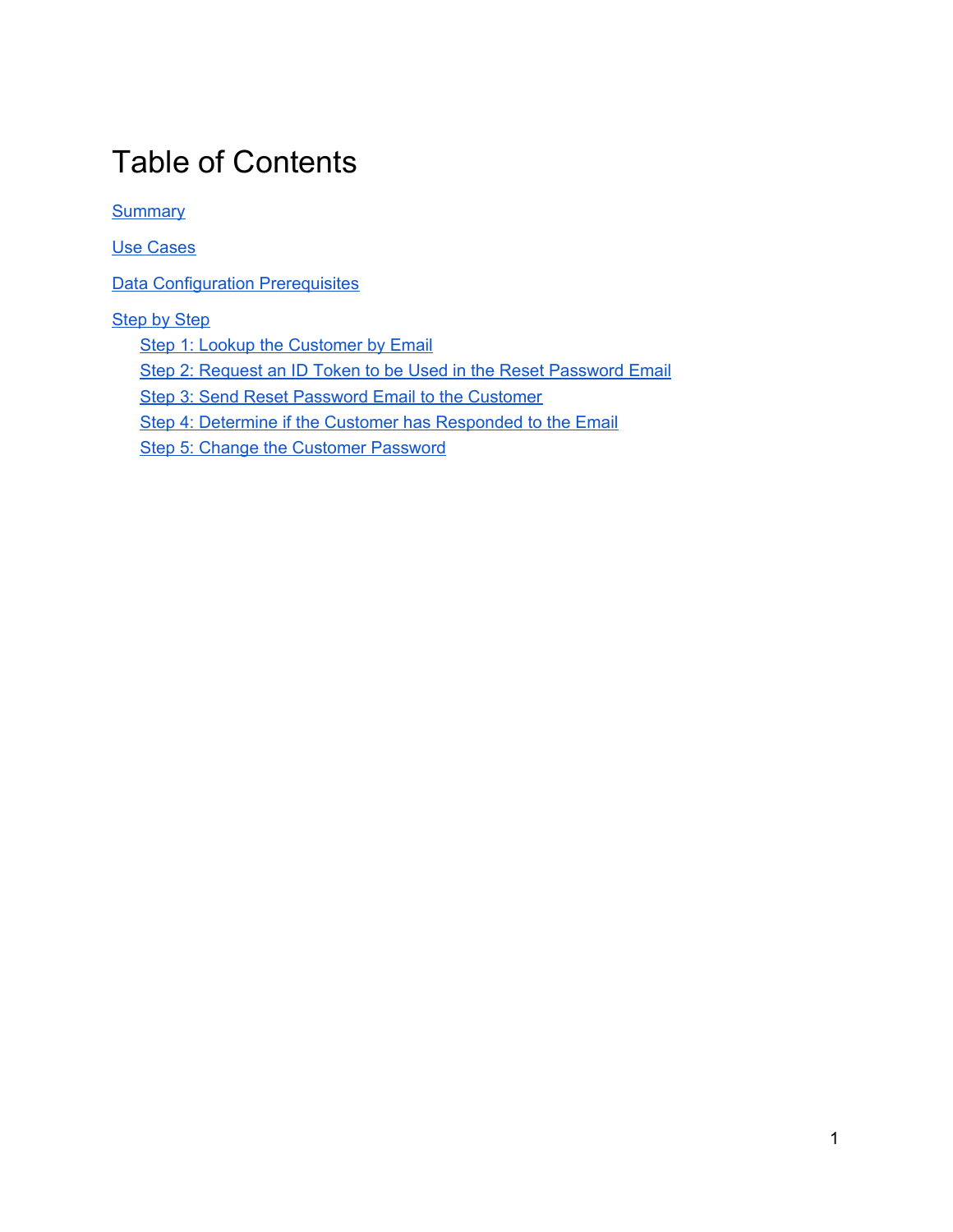## <span id="page-2-0"></span>Summary

SessionM supports a client reaching out to a customer with a password reset email and then resetting, or changing, their password. This workflow documents the steps that enable this process.

## <span id="page-2-1"></span>Use Cases

The need to reset a password can derive from a variety of different contexts. For example, you may need to migrate your customer's password from an external system to your own; or, your customer may simply have forgotten their password. These use case steps are typical for clients resetting their customers' passwords:

- Search for customer.
- Use internal ID of found customer to send them a password reset email.
- Customer uses email to access password reset site and reset password.
- Customer ignores email, fails in login attempt and then accesses password reset site from a "Forgot Password" link.

### <span id="page-2-2"></span>Data Configuration Prerequisites

This workflow presumes the client has performed the following tasks before it can be implemented for password resets:

- Creates and hosts a password reset site that customers can access.
- Sets up server to implement the SessionM S2S APIs.
- Customer's email is known.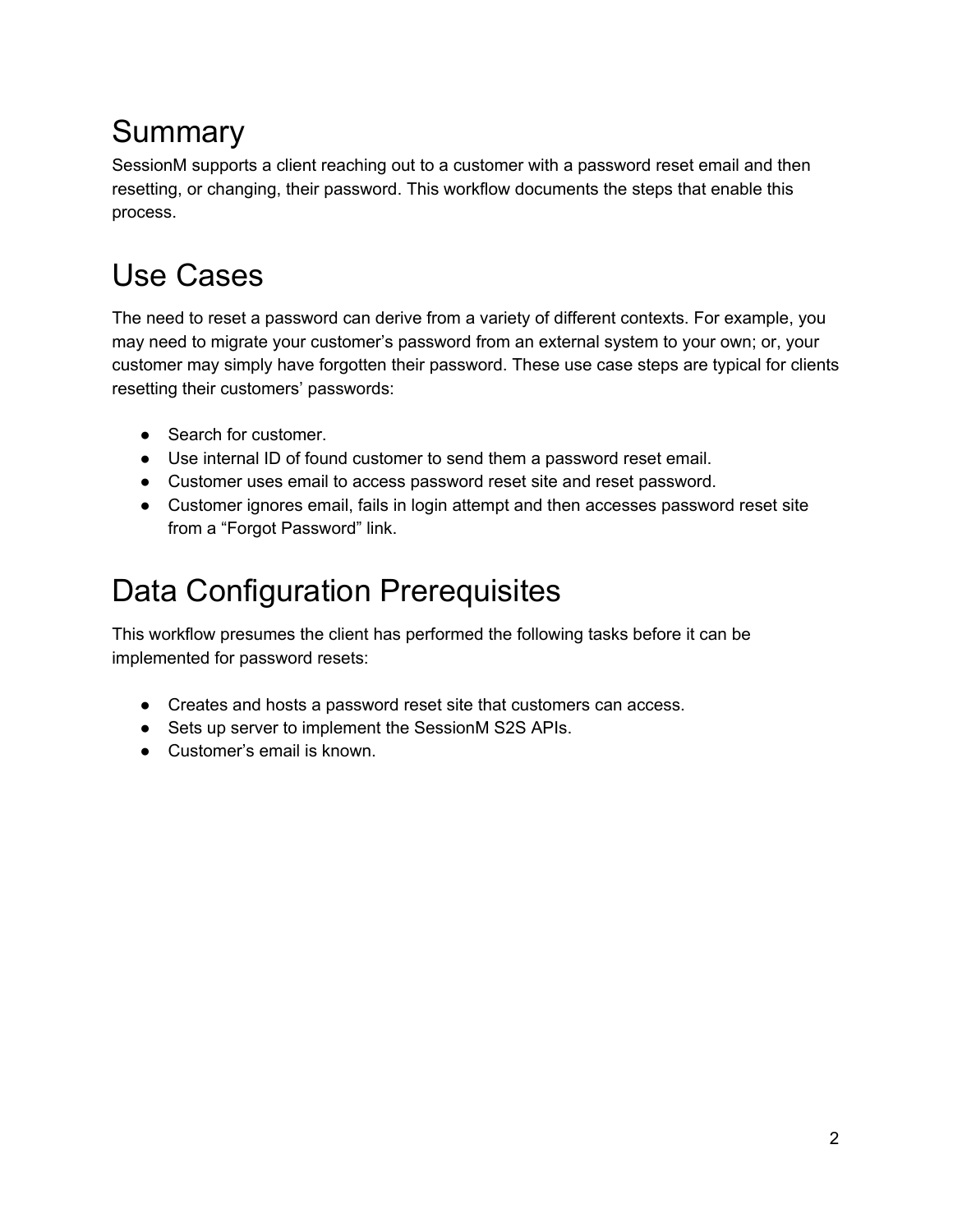## <span id="page-3-0"></span>Step by Step

The workflow describes sending a password reset email and then resetting, or changing, the password. It follows the step-by-step decision tree diagrammed below:



The workflow for sending a customer a password reset email and then actually resetting the password follows the step-by-step decision tree diagrammed below:

When issuing curl commands for platform transactions, adhere to the following syntax:

- Begin each curl command with either POST or GET.
- Specify: -H 'Content-Type: application/json' -H 'authorization: Basic AUTH\_ID'
- Begin URL with same endpoint + API key: https://[ENDPOINT]/priv/v1/apps/API\_KEY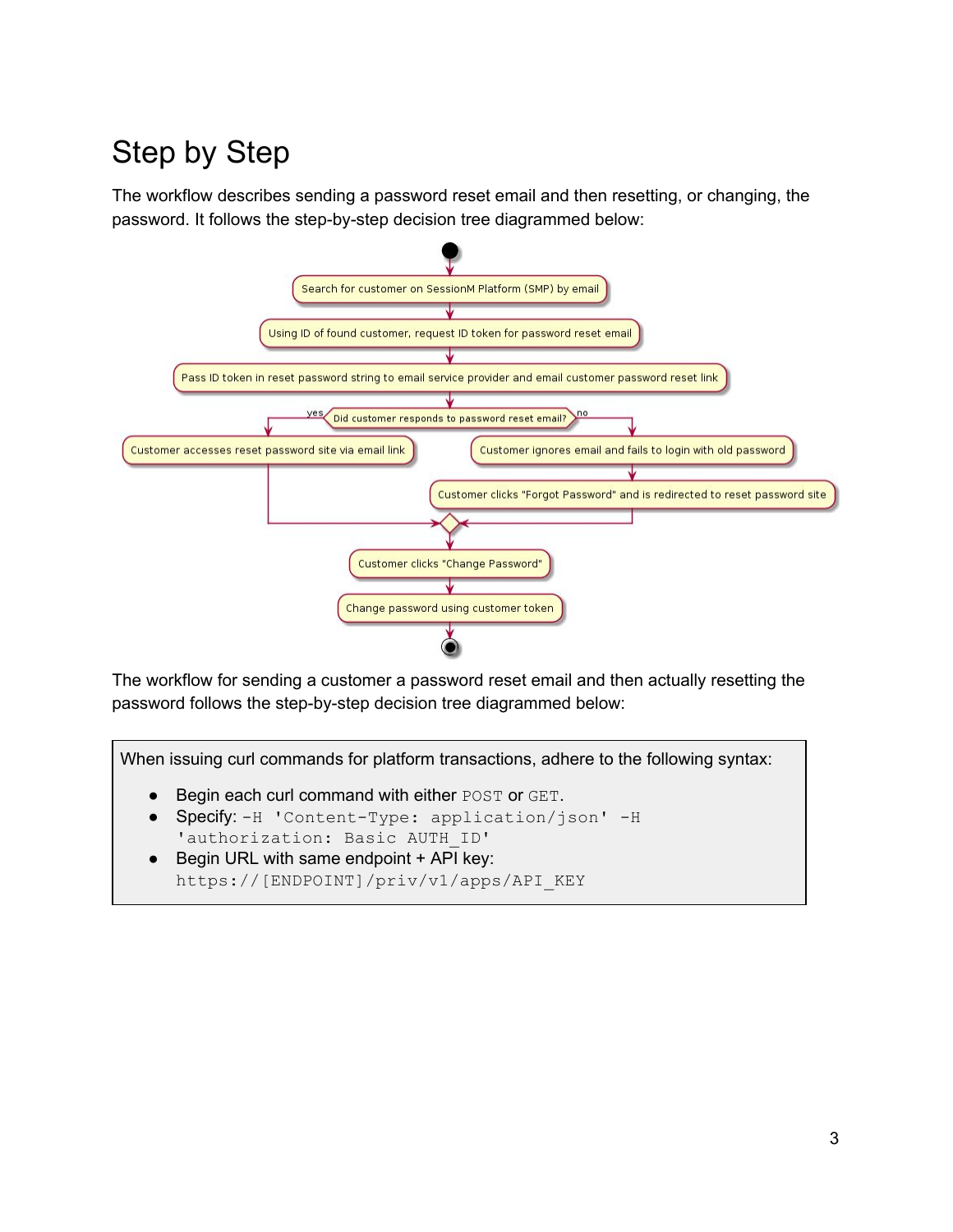#### <span id="page-4-0"></span>Step 1: Lookup the Customer by Email

The first step in this workflow is to lookup, or search for, the customer based on their email address. Using the Standard Profile API, specify this endpoint to search for the customer:

GET /priv/v1/apps/:api\_key/users/search?email=test@example.com

After the endpoint makes the request for the query, the platform returns a response object, which is shown below:

```
Response
{
      "status": "ok",
      "user": {
            "id": "e76fc440-d7f0-11e8-91e4-469b02598280",
            "external_id": "88888888",
            "opted_in": true,
            "activated": false,
            "proxy_ids": [],
            "email": "zzz@example.com",
            "gender": "m",
            "dob": "1980-01-01",
            "created_at": "2018-10-25 00:57:11",
            "updated_at": "2018-10-25 00:57:11",
            "address": "7 Tremont Street",
            "city": "Boston",
            "zip": "02021",
            "dma": "506",
            "state": "MA",
            "country": "USA",
            "suspended": false,
            "last name": "Smith",
            "first name": "ZZ",
            "registered_at": "2018-10-25 00:57:10",
            "profile photo url": "/images/account-neutral.png",
            "test account": false,
            "account status": "good",
            "tier levels": [],
            "referrer_code": "ZZS-B27C94",
            "phone_numbers": [{
                   "phone_number": "1234123123",
                   "phone type": "home",
                   "preference_flags": ["primary"],
                   "verified_ownership": false
            }]
      }
}
```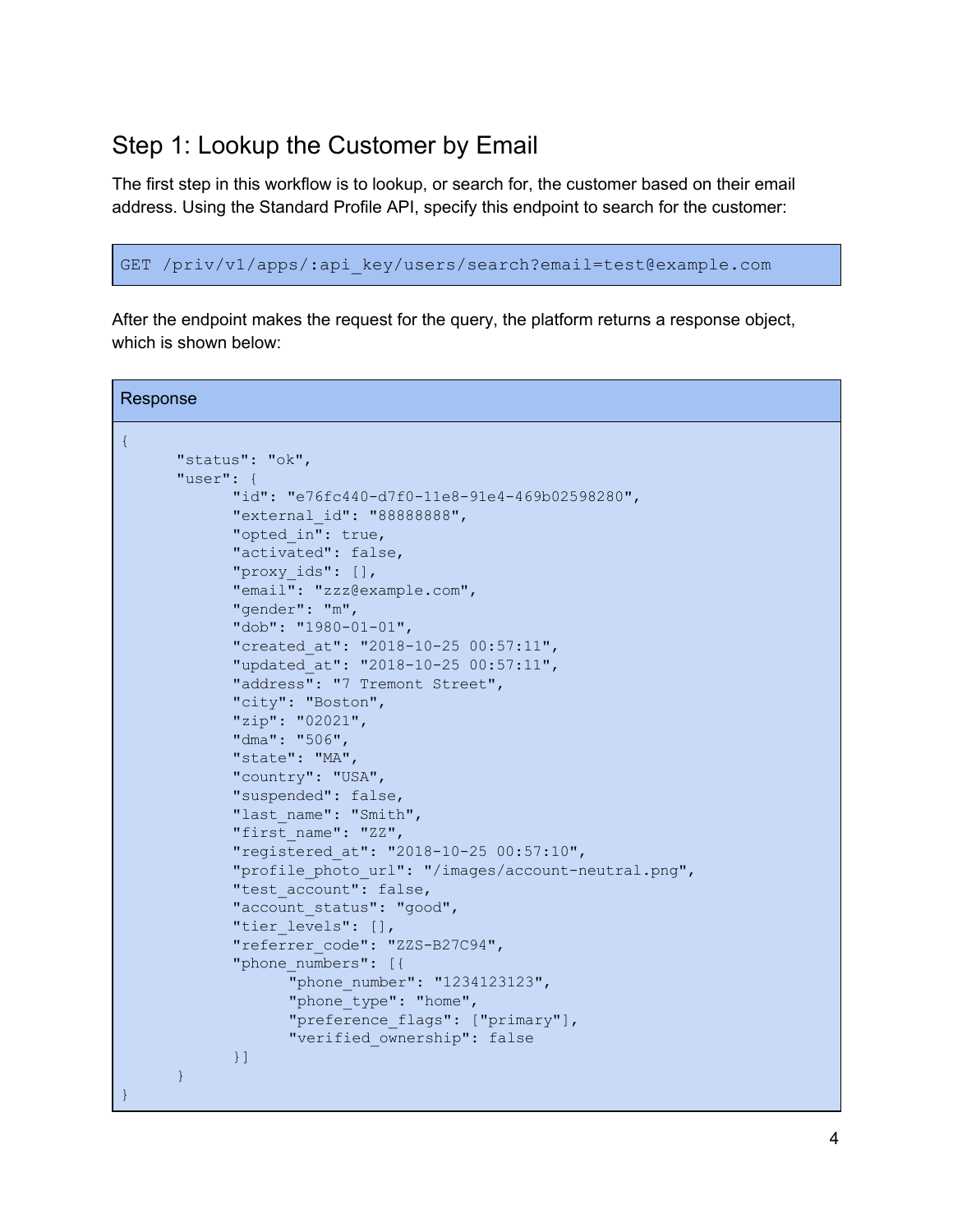This response contains an ID for the customer returned by the query, *e76fc440-d7f0-11e8-91e4-469b02598280*. You can include this value as a parameter for the endpoint that sends the password reset email and resets, or changes, the password.

### <span id="page-5-0"></span>Step 2: Request an ID Token to be Used in the Reset Password Email

The next step in the workflow is sending a request to the SessionM server to generate the ID token you need to compose a reset password email. Using the Identity Services API, specify the following endpoint:

```
POST
/priv/v1/apps/:api_key/users/e76fc440-d7f0-11e8-91e4-469b02598280/p
erform
```
This endpoint specifies the user ID that was acquired from the customer search in the previous step and the endpoint passes in this request object:

```
Request
{
    "sendPasswordResetEmail":{
      "email":"test@example.com",
      "send_email":false
   }
}
```
The request contains the email address for the customer as well as whether or not you or SessionM is actually sending the email. This workflow supports having you, the client, send the email. As such, the *send\_email* attribute is set to "false", thereby allowing you - in conjunction with your email service provider - to send the email out manually.

After the endpoint makes the request for sending a password reset email, the platform returns a response object, which is shown below:

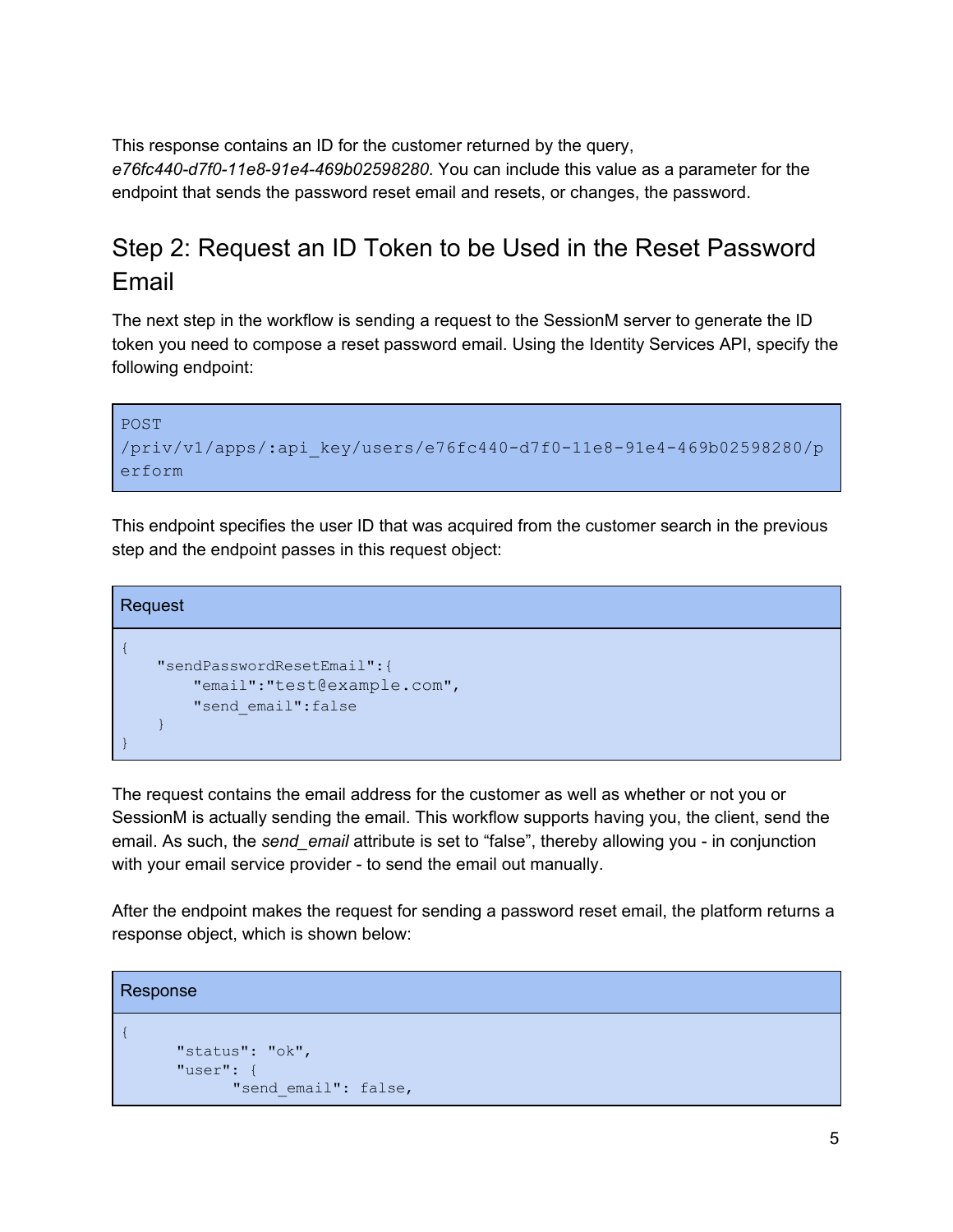

This response contains the *reset\_link*, which contains the *verification\_string* in the link, or URL, to the password reset site.

#### <span id="page-6-0"></span>Step 3: Send Reset Password Email to the Customer

Now you can send the customer a reset password email message that contains a reset link returned in the previous step. Using that link, the customer can reset their password. However, this is not always the case: the customer doesn't always respond to the email. For more information on how the workflow accounts for this possibility, proceed to the next step.

### <span id="page-6-1"></span>Step 4: Determine if the Customer has Responded to the Email

This workflow begins with determining whether your customer has responded to the email sent to them or has ignored it.

*If they have responded to it*, they can access the reset password site via the link sent to them in the email.

*If they have ignored it*, they are likely to attempt a login with the old password and fail. At that point, the customer can click "Forgot Password" and be redirected to the reset password site.

<span id="page-6-2"></span>Once they have access the site, the process for actually resetting the password can begin, as shown in the next step.